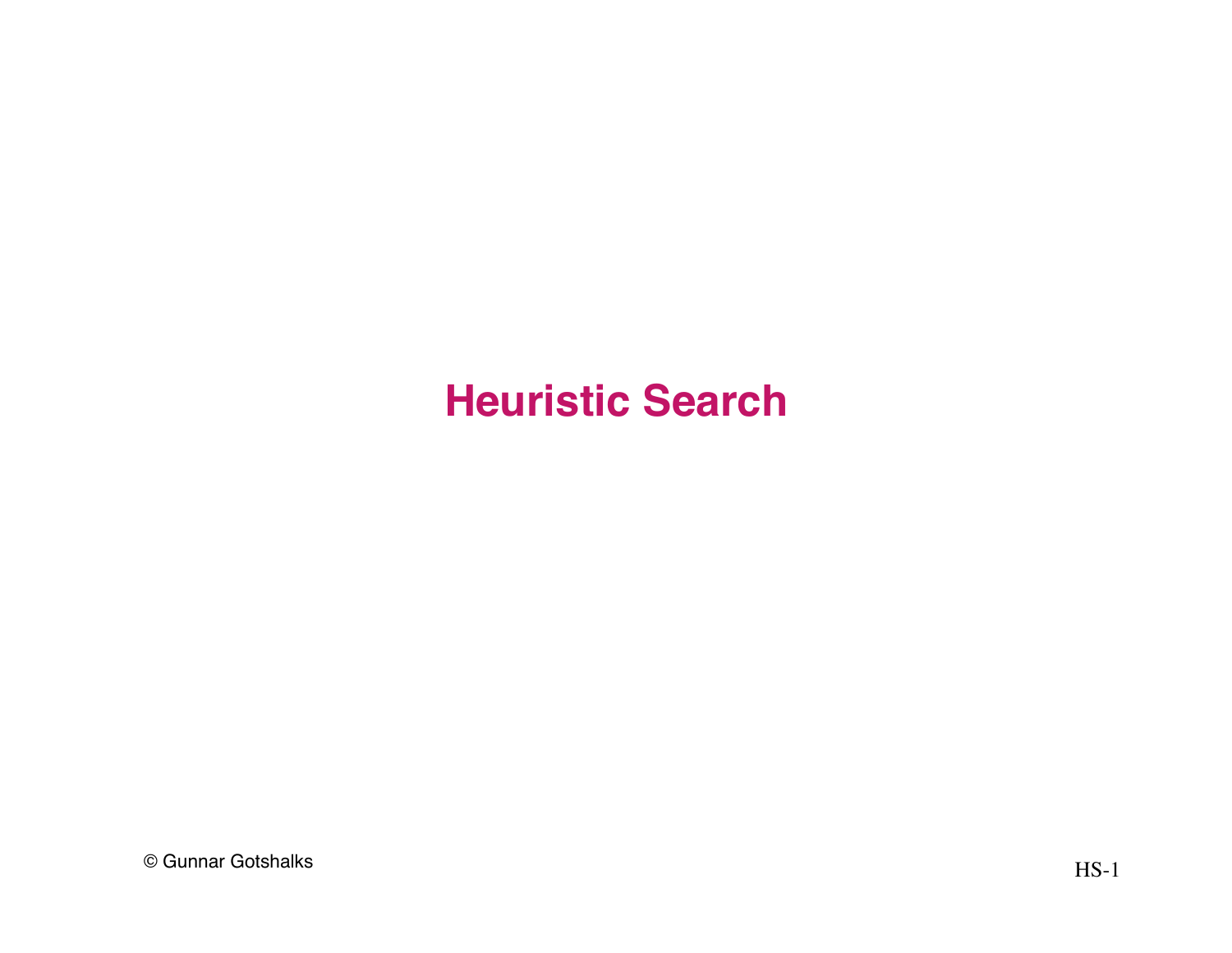## **What is heuristic search**

» **What is a heuristic search?**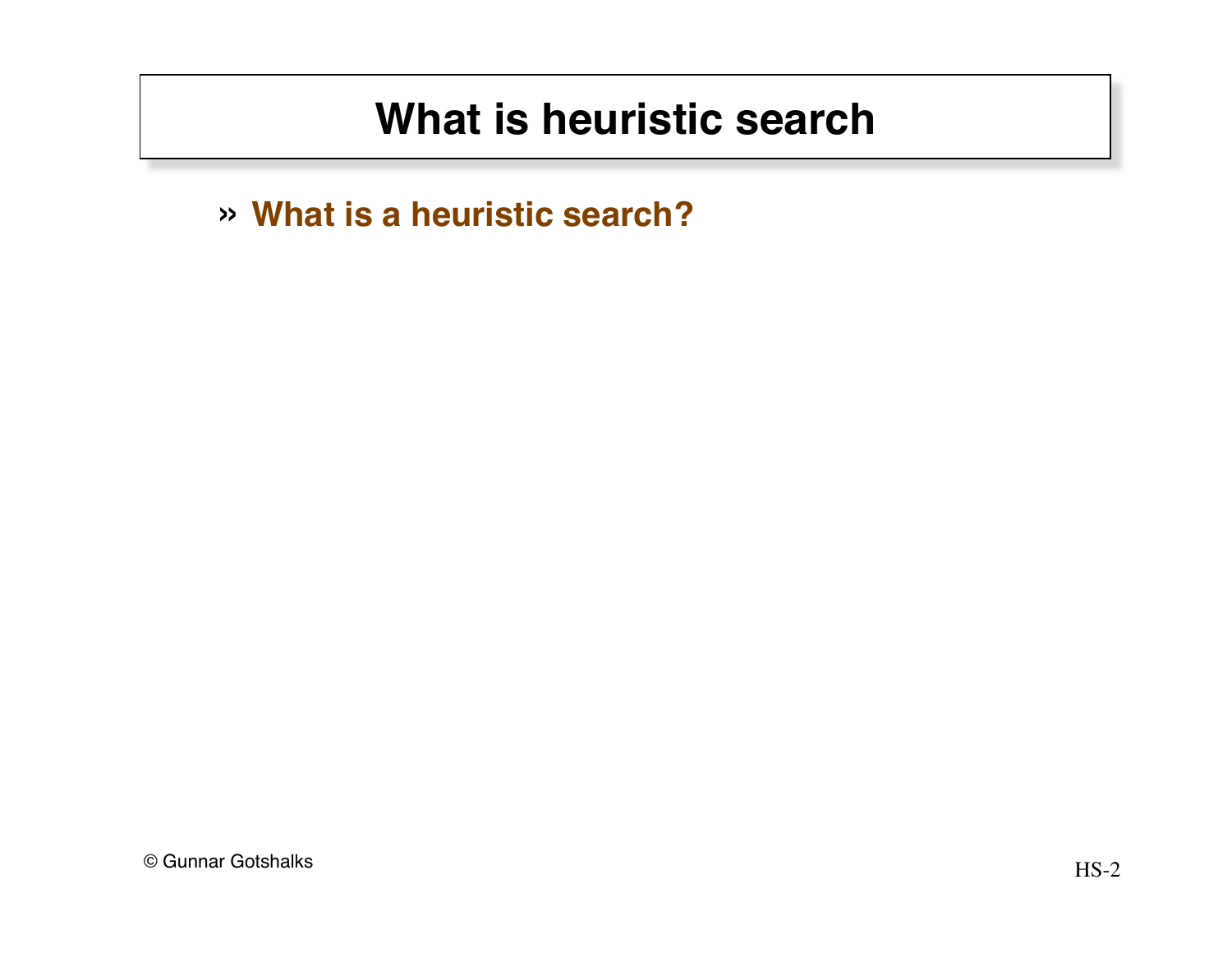## **What is heuristic search – 2**

» **What is a heuristic search?**

> **Using problem domain information**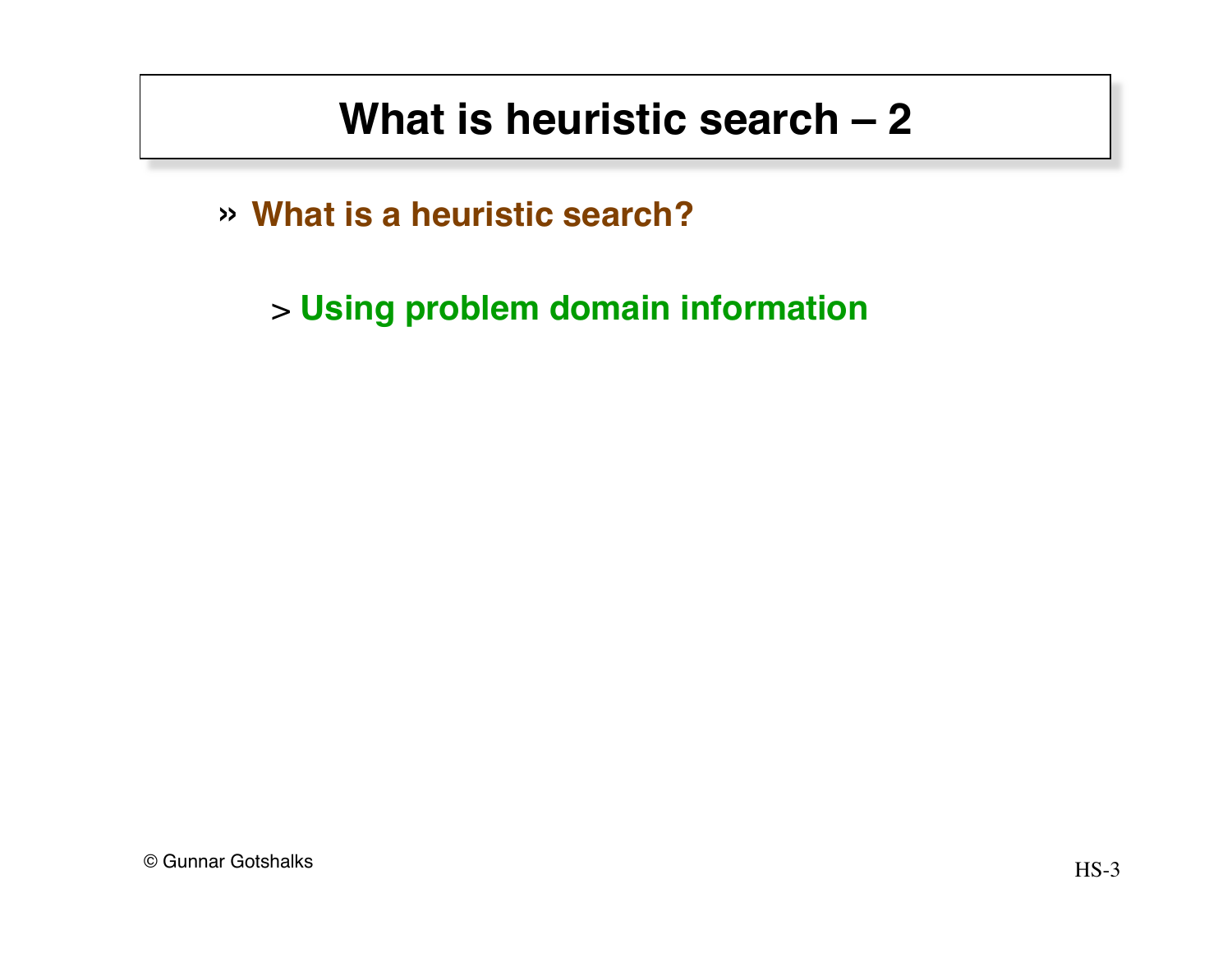# **Why use heuristic search**

» **Why is heuristic search used?**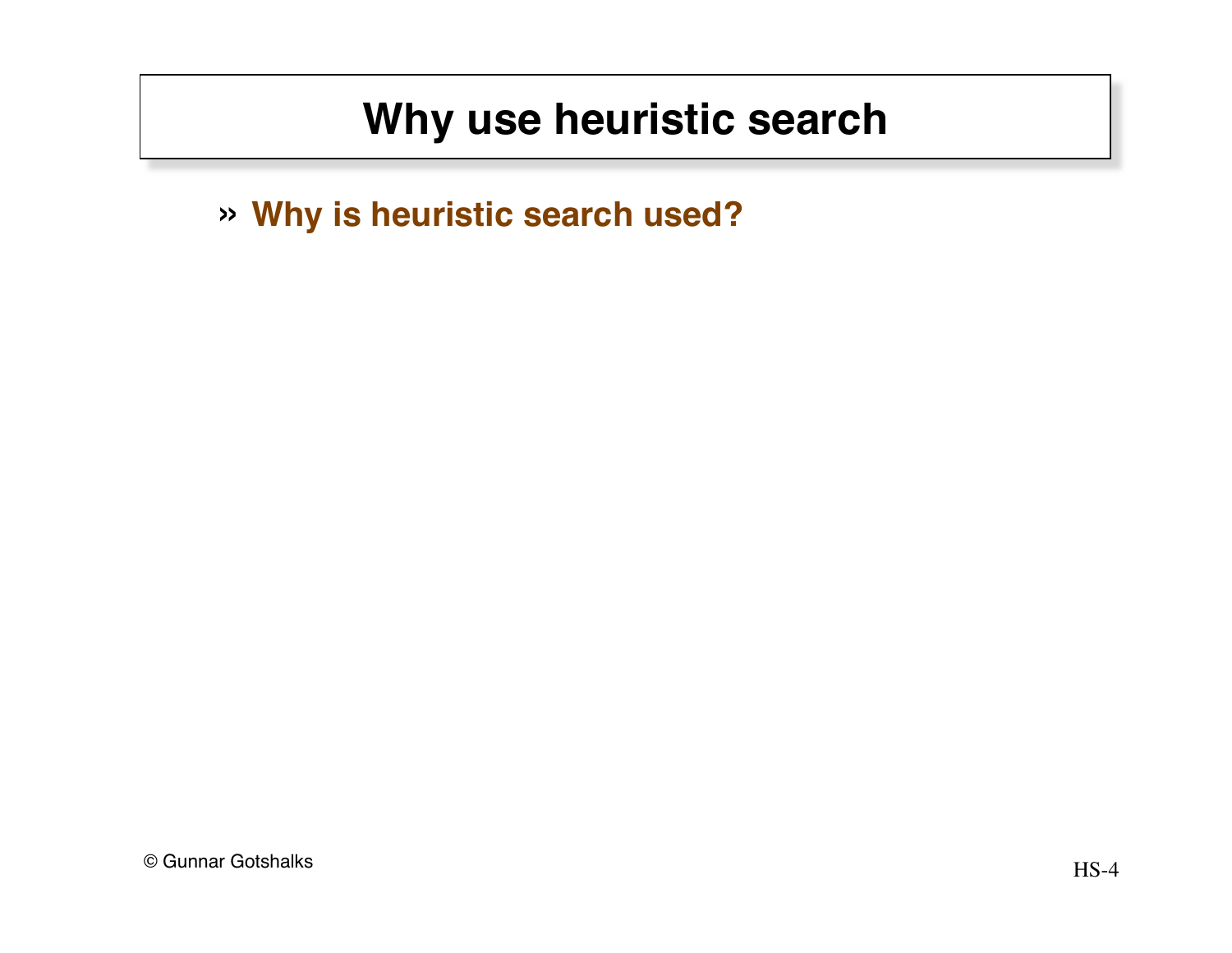# **Why use heuristic search – 2**

» **Why is heuristic search used?**

> **To make searching more efficient by concentrating on the most likely paths**

– **Best first paths**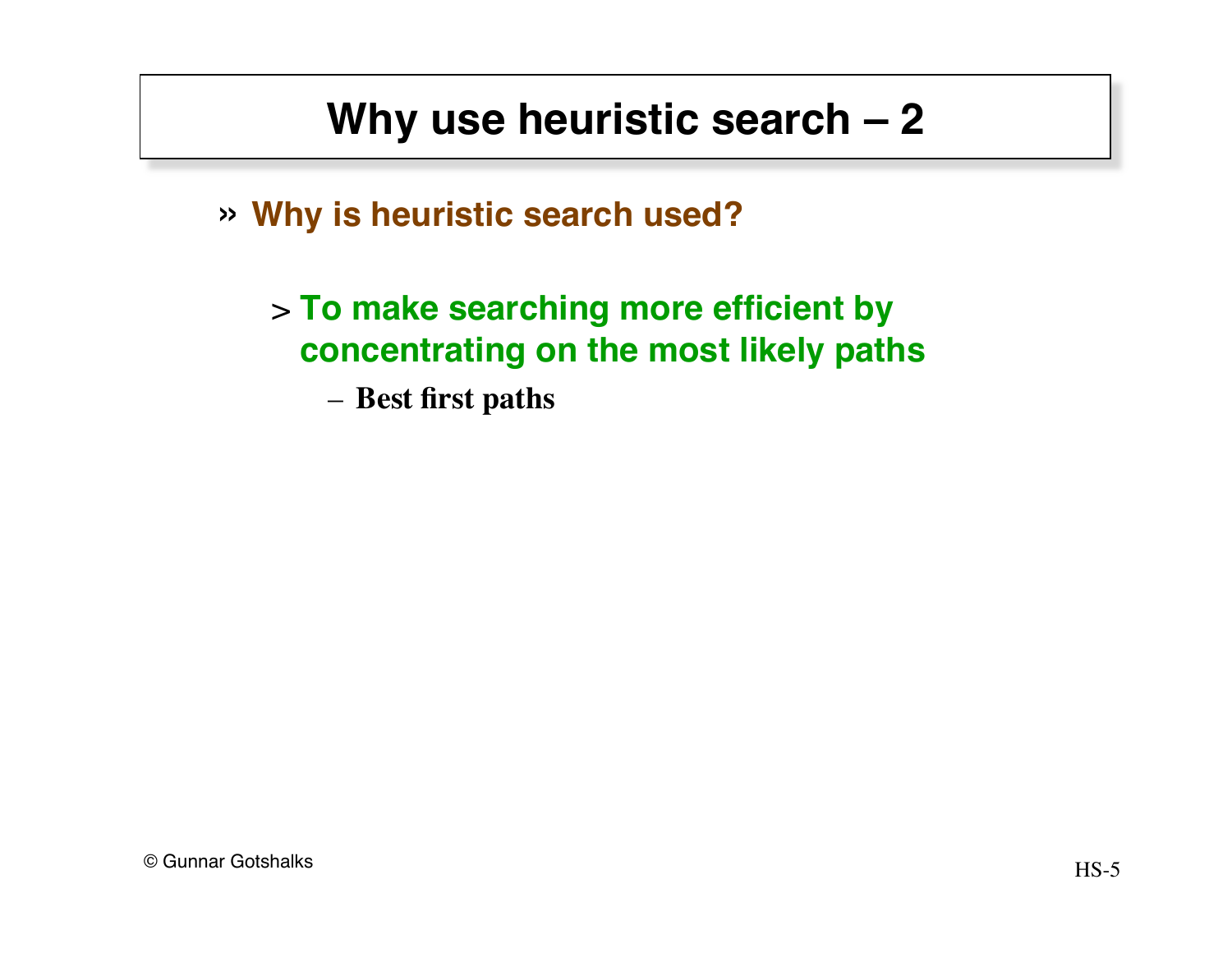## **Why use heuristic search – 3**

» **Why is heuristic search used?**

#### > **To make searching more efficient by concentrating on the most likely paths**

– **Best first paths** 

#### > **As opposed to trying**

- **All paths equally**
- **Random order**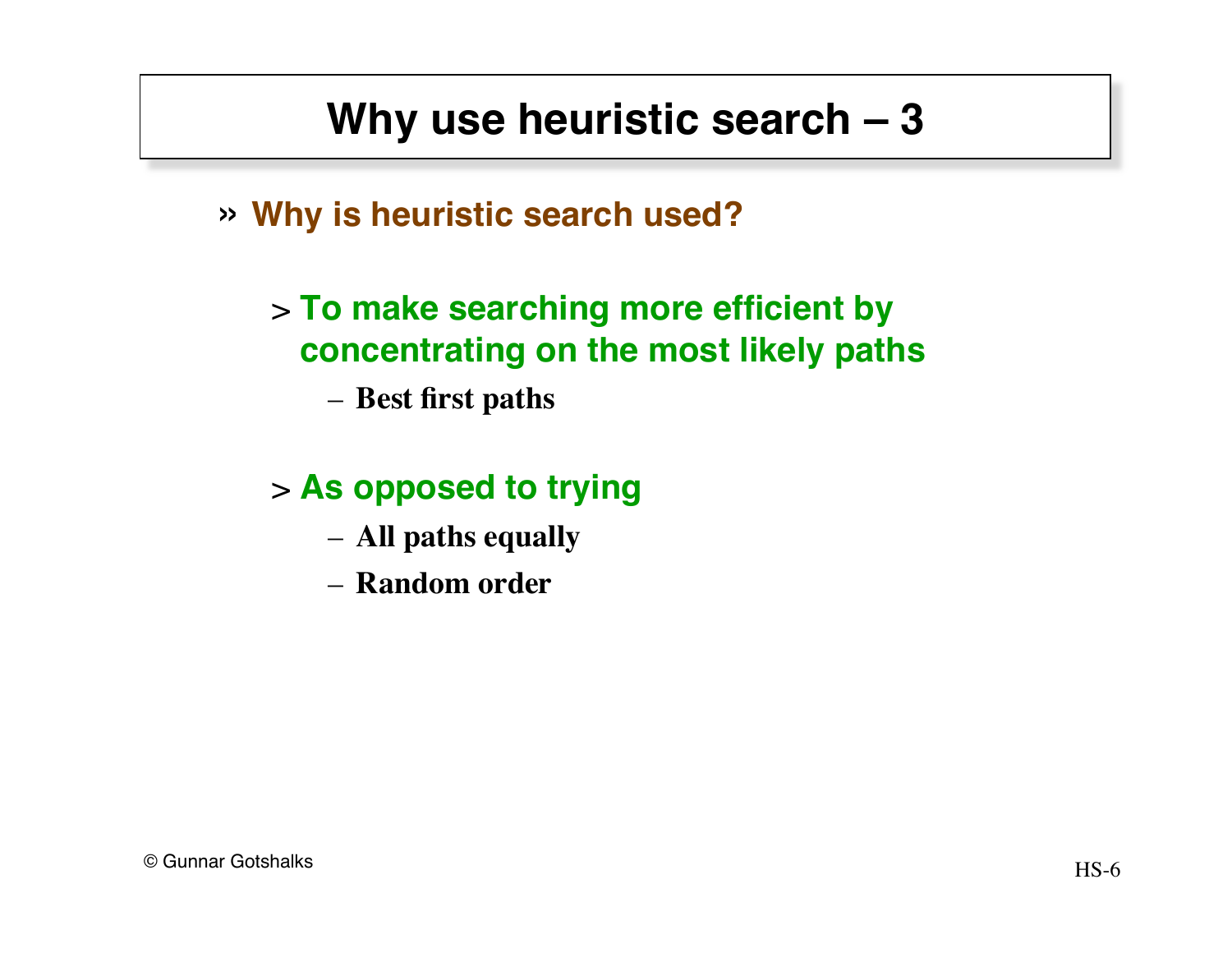» **Best-first search would be based on which basic search method?**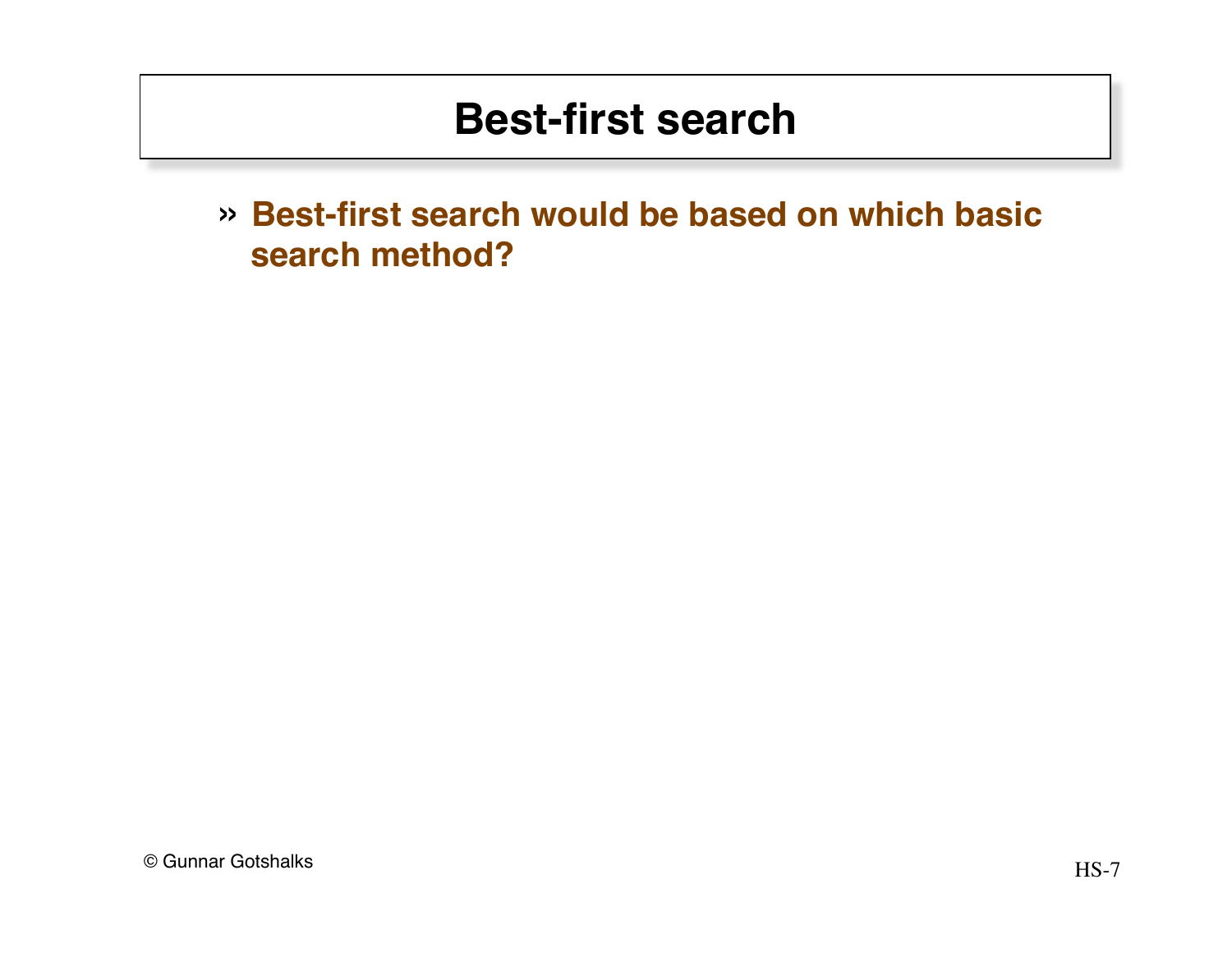- » **Best-first search would be based on which basic search method?**
	- > **Breadth-first**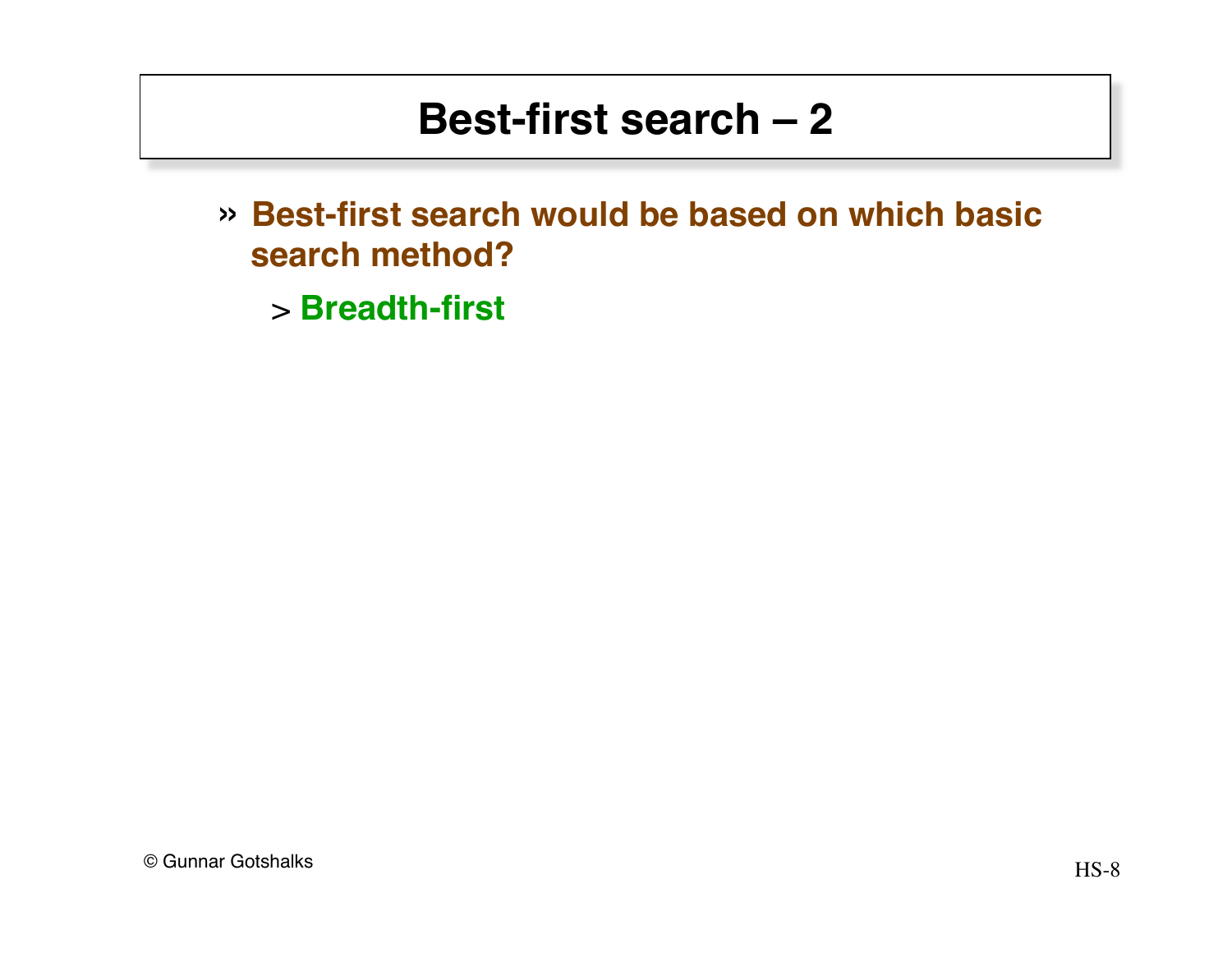- » **Best-first search would be based on which basic search method?**
	- > **Breadth-first**

» **Why?**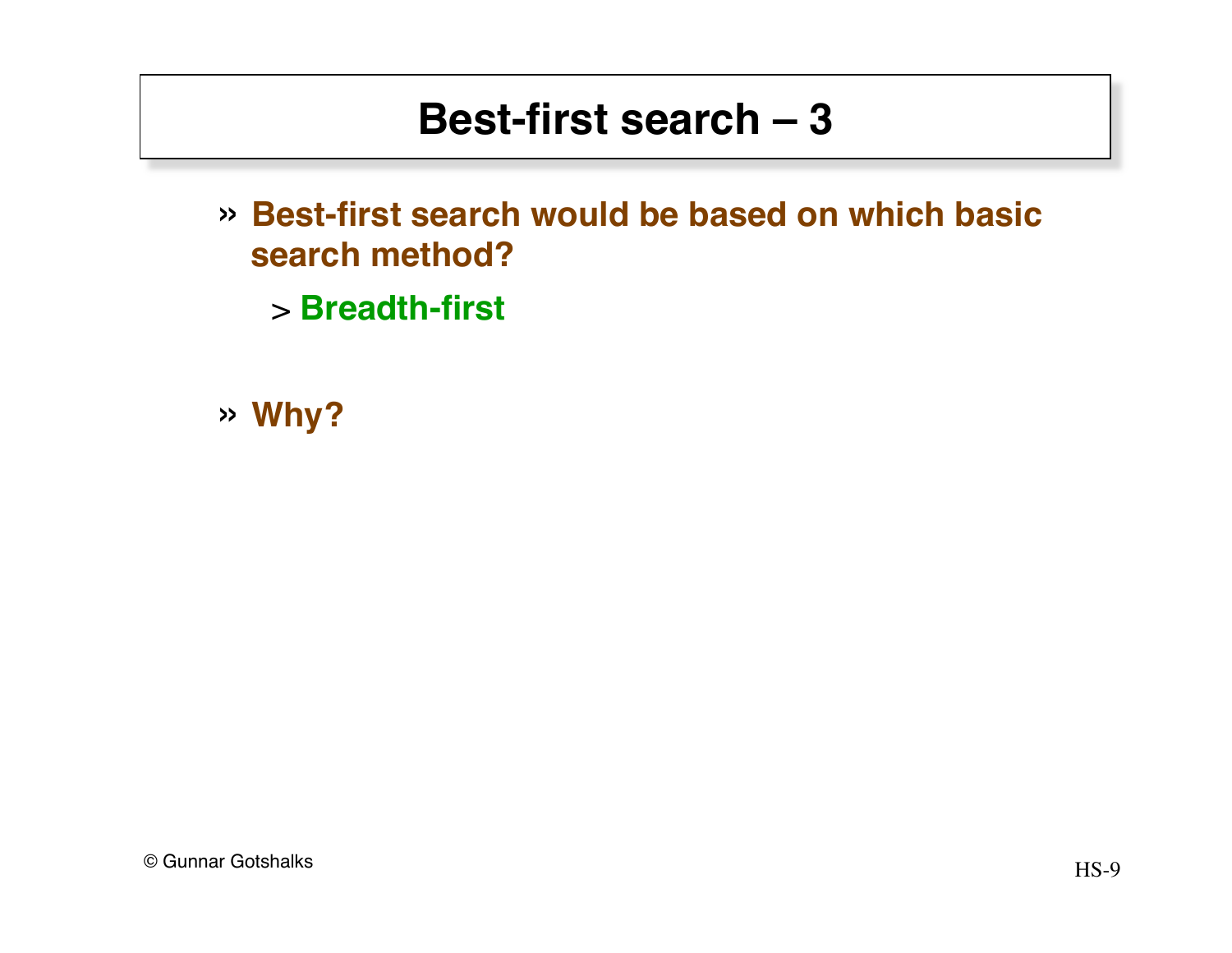- » **Best-first search would be based on which basic search method?**
	- > **Breadth-first**
- » **Why?**

> **Need to have a set of paths from which to select the best path to extend**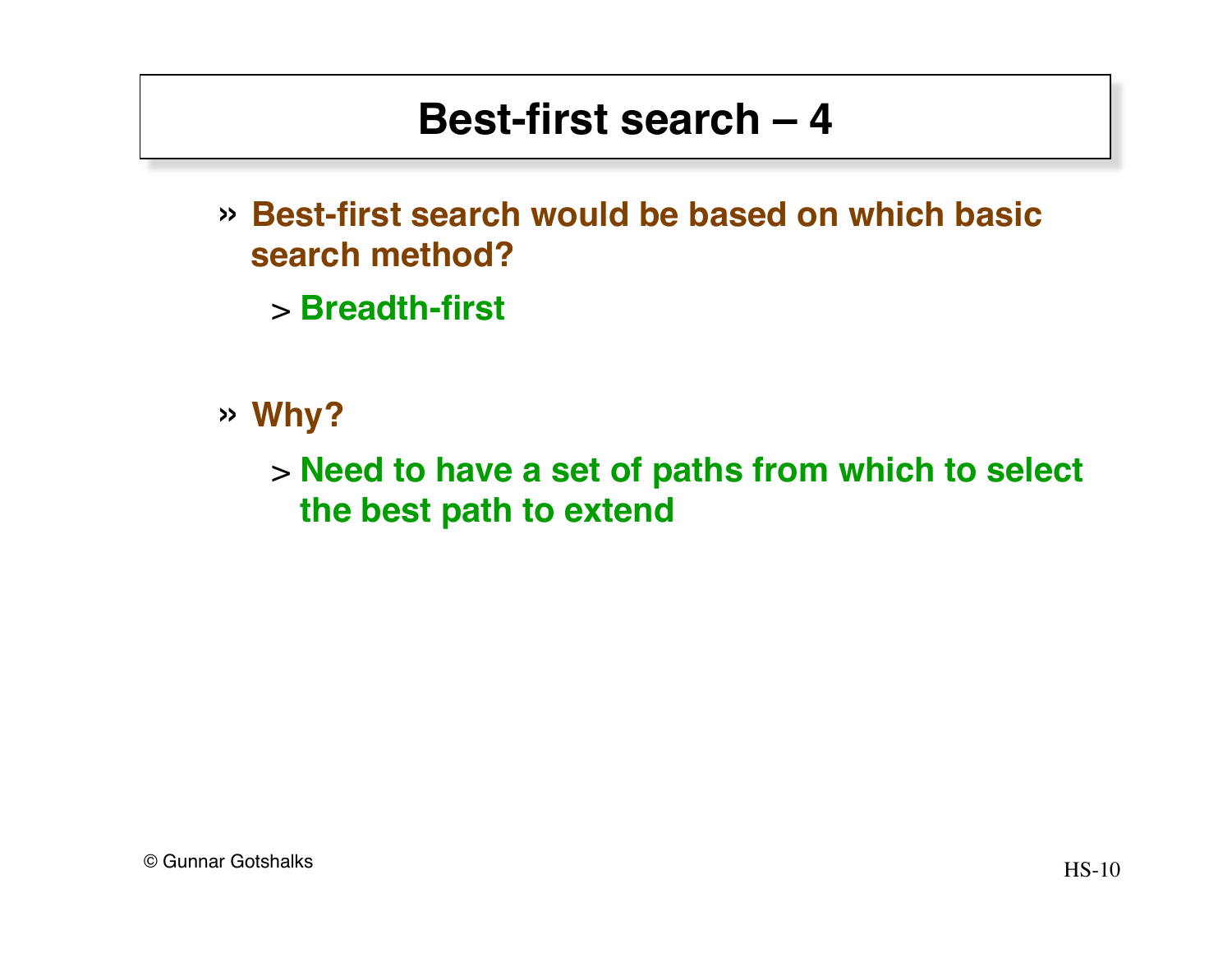- » **Best-first search would be based on which basic search method?**
	- > **Breadth-first**
- » **Why?**

> **Need to have a set of paths from which to select the best path to extend**

#### > **Want to minimize work selecting paths to extend**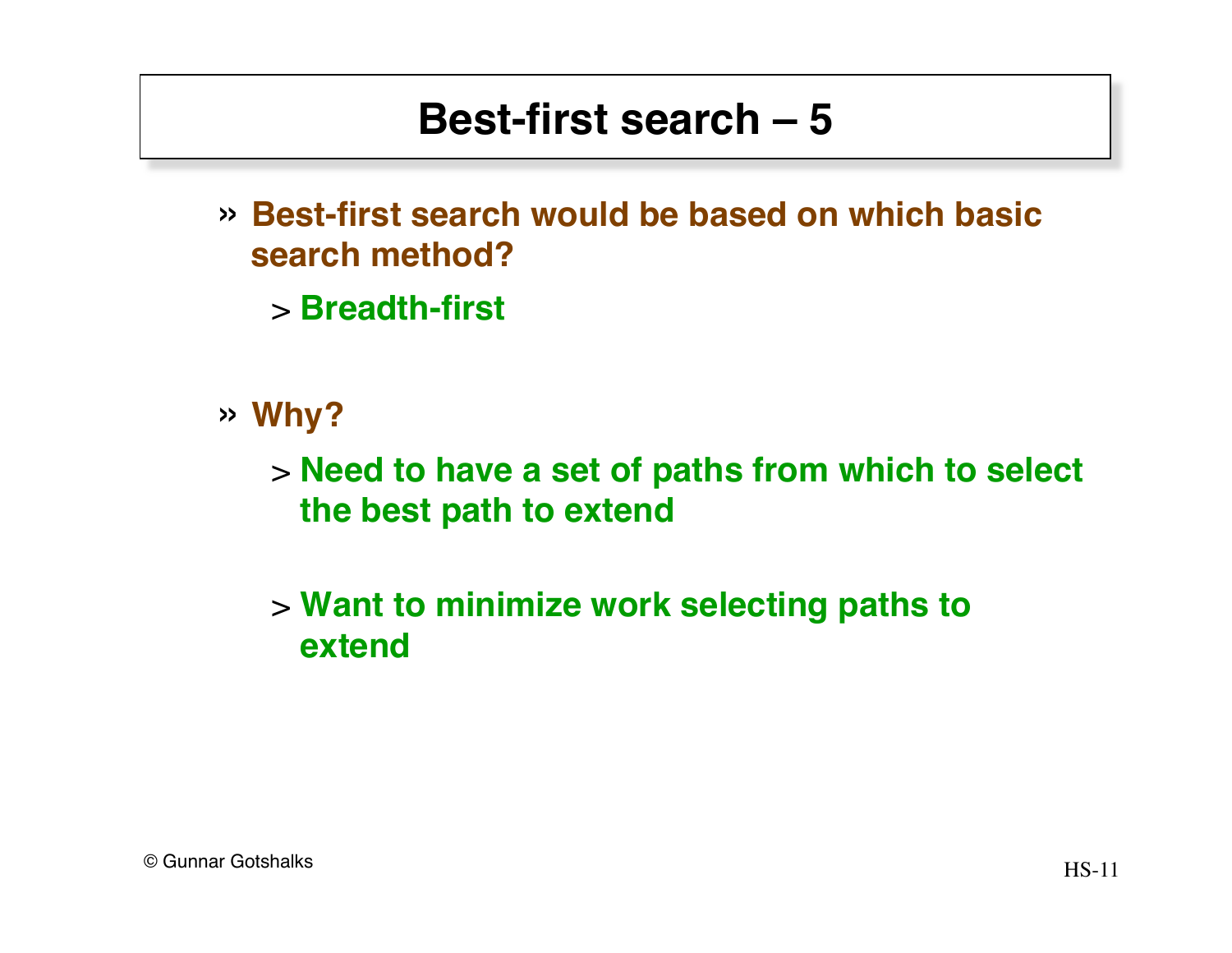# **Selecting a path**

◊ Given a set of paths P1 .. Pn

» **What do you need to be able to select the best path to extend?**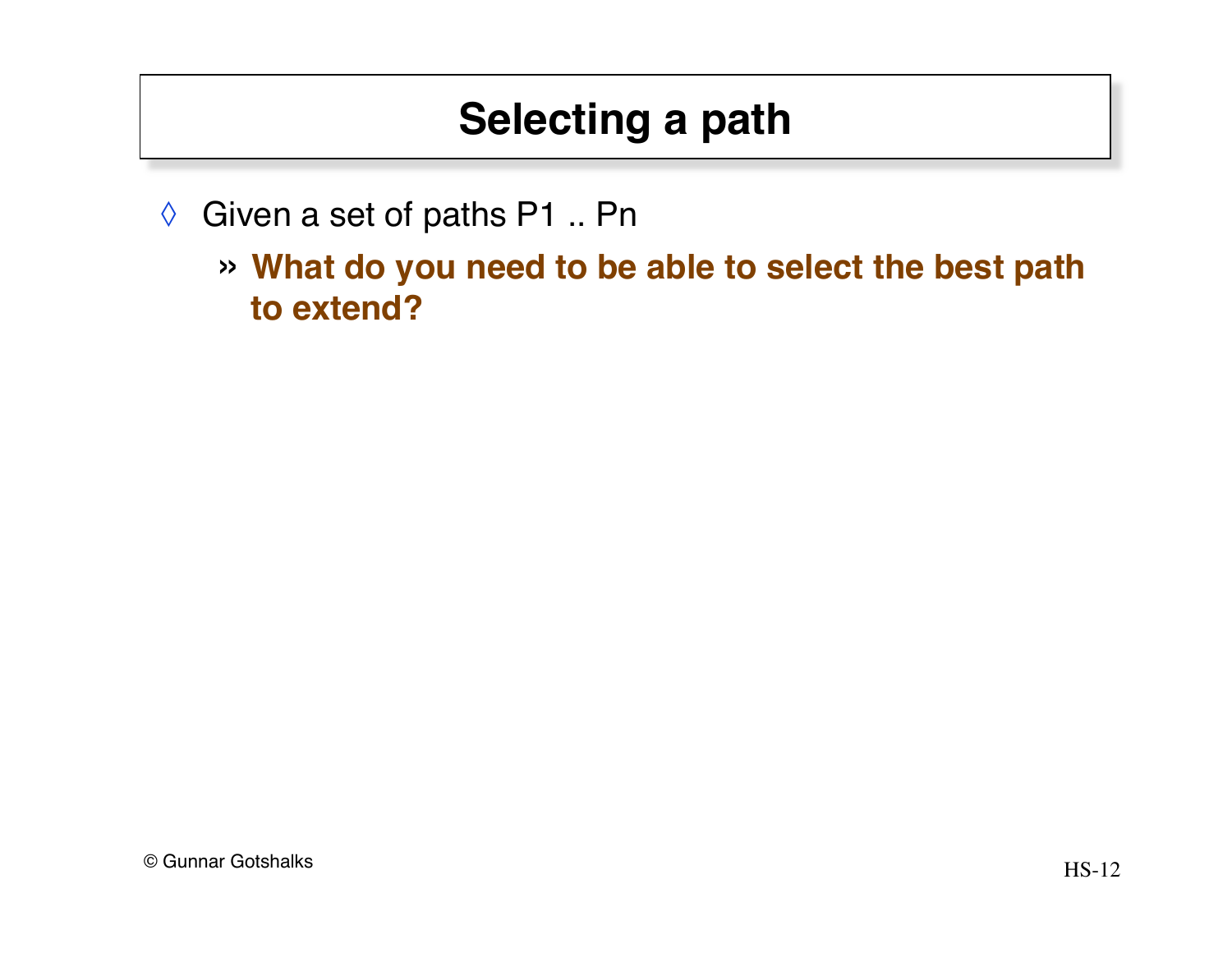# **Selecting a path – 2**

- ◊ Given a set of paths P1 .. Pn
	- » **What do you need to be able to select the best path to extend?**
		- > **A cost is associated with each path**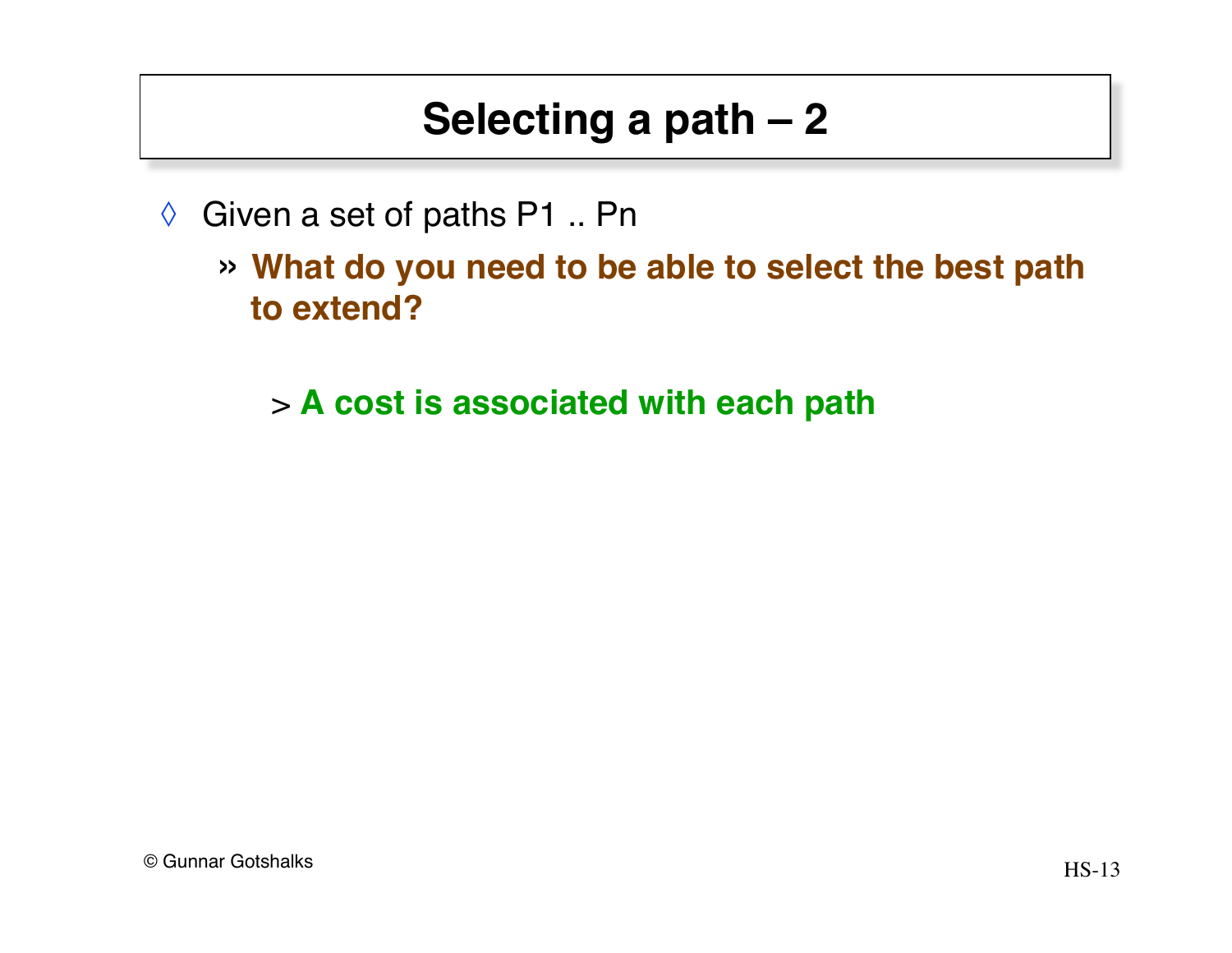## **Selecting a path – 3**

- $\Diamond$  Given a set of paths P1 .. Pn
	- » **What do you need to be able to select the best path to extend?**
		- > **A cost is associated with each path**
	- » **How do you use the cost to select the best path?**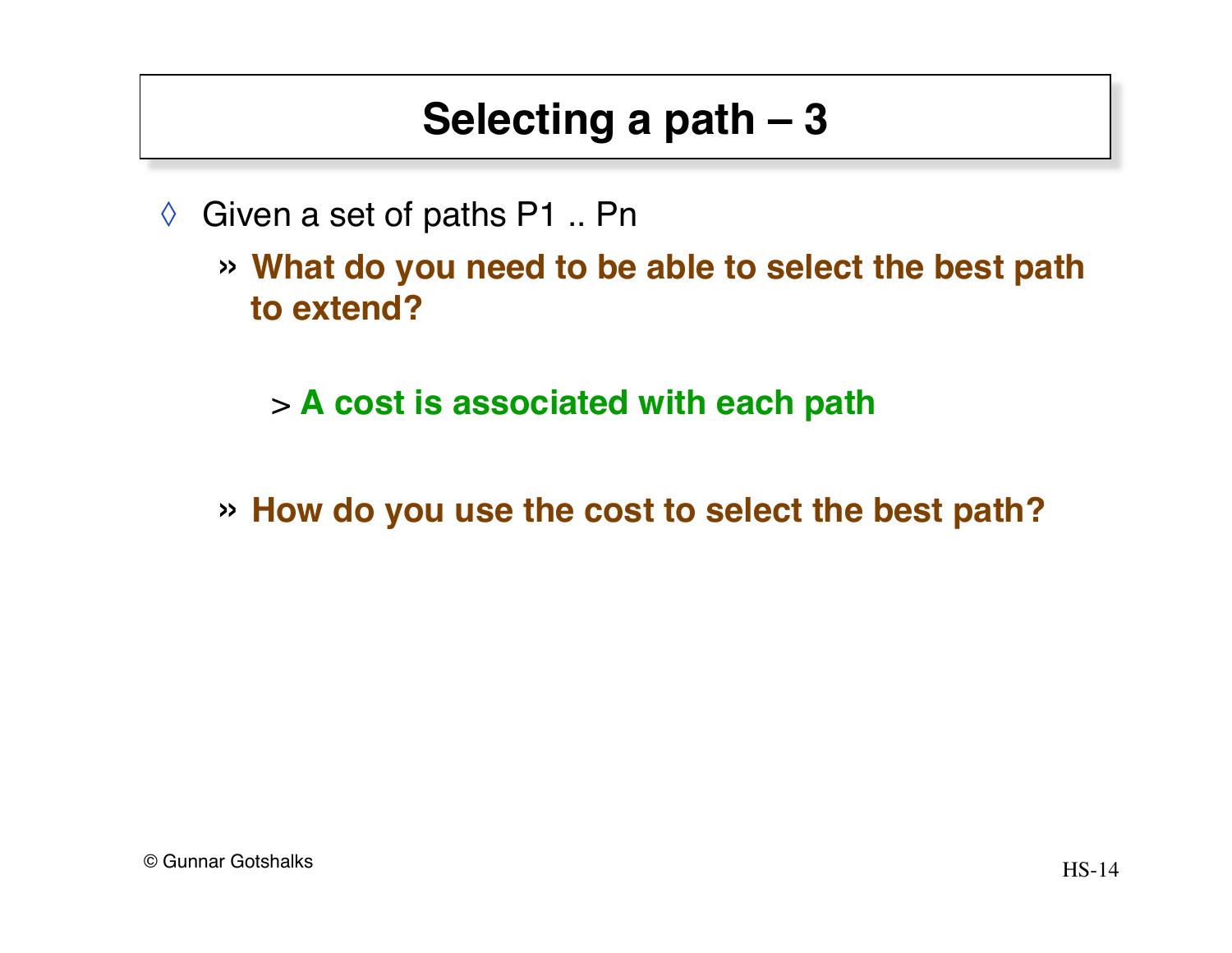## **Selecting a path – 4**

- $\Diamond$  Given a set of paths P1 .. Pn
	- » **What do you need to be able to select the best path to extend?**

> **A cost is associated with each path**

» **How do you use the cost to select the best path?**

> **The path with the minimum cost would be the best one to extend**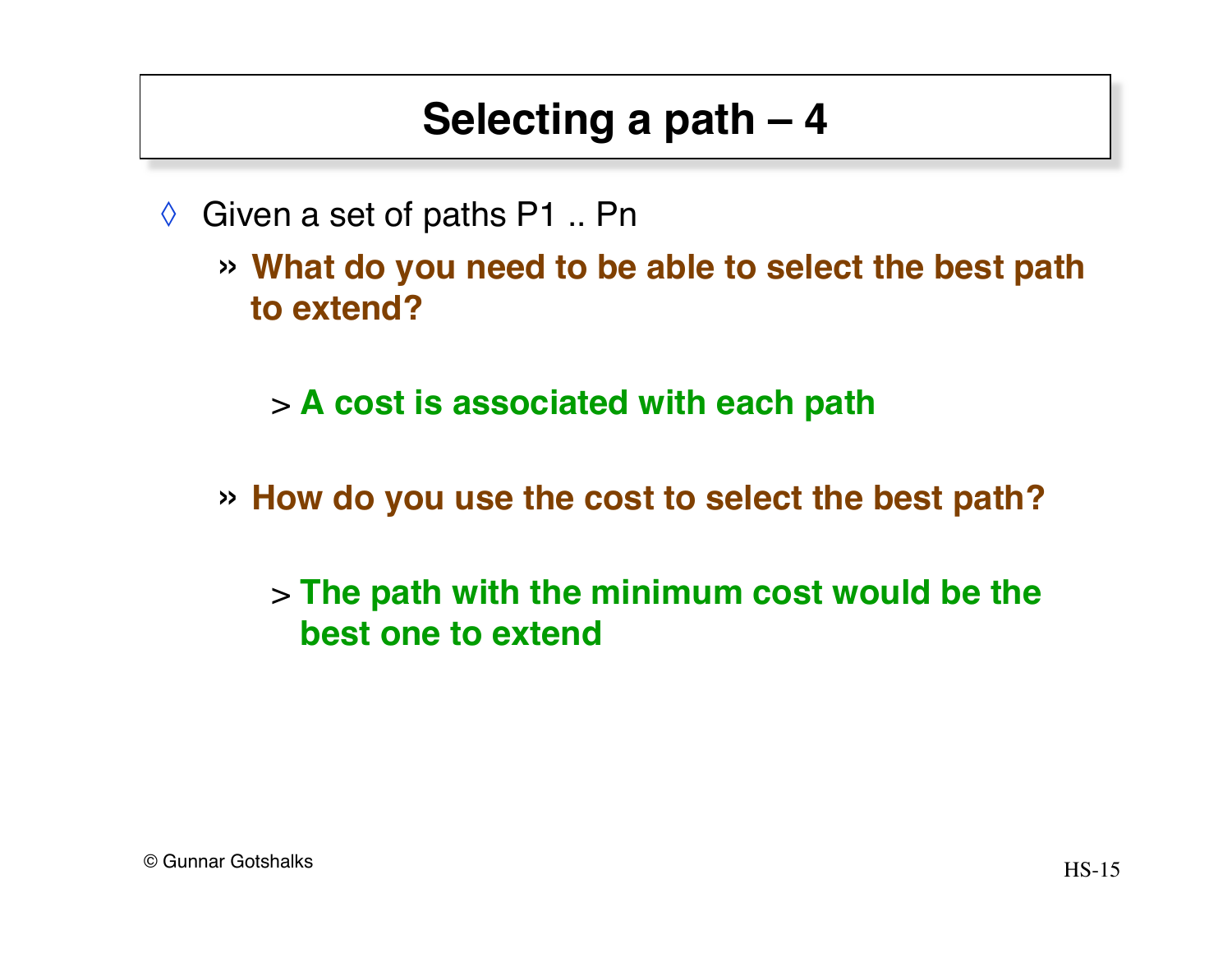# **Path cost**

- ◊ Given a set of paths P1 .. Pn
	- » **How is the cost of a path computed?**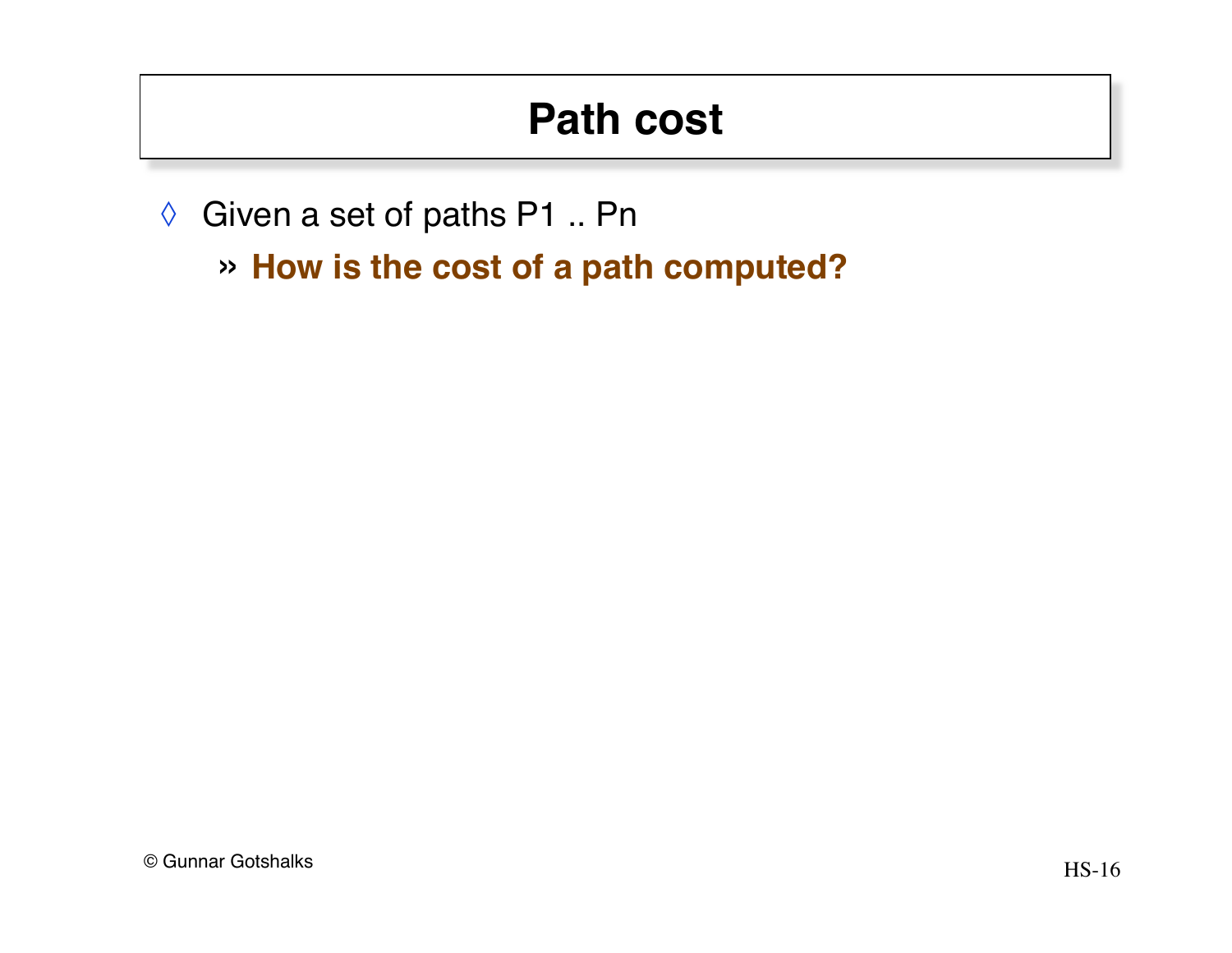- ◊ Given a set of paths P1 .. Pn
	- » **How is the cost of a path computed?**

> **Each edge has a cost associated with it.**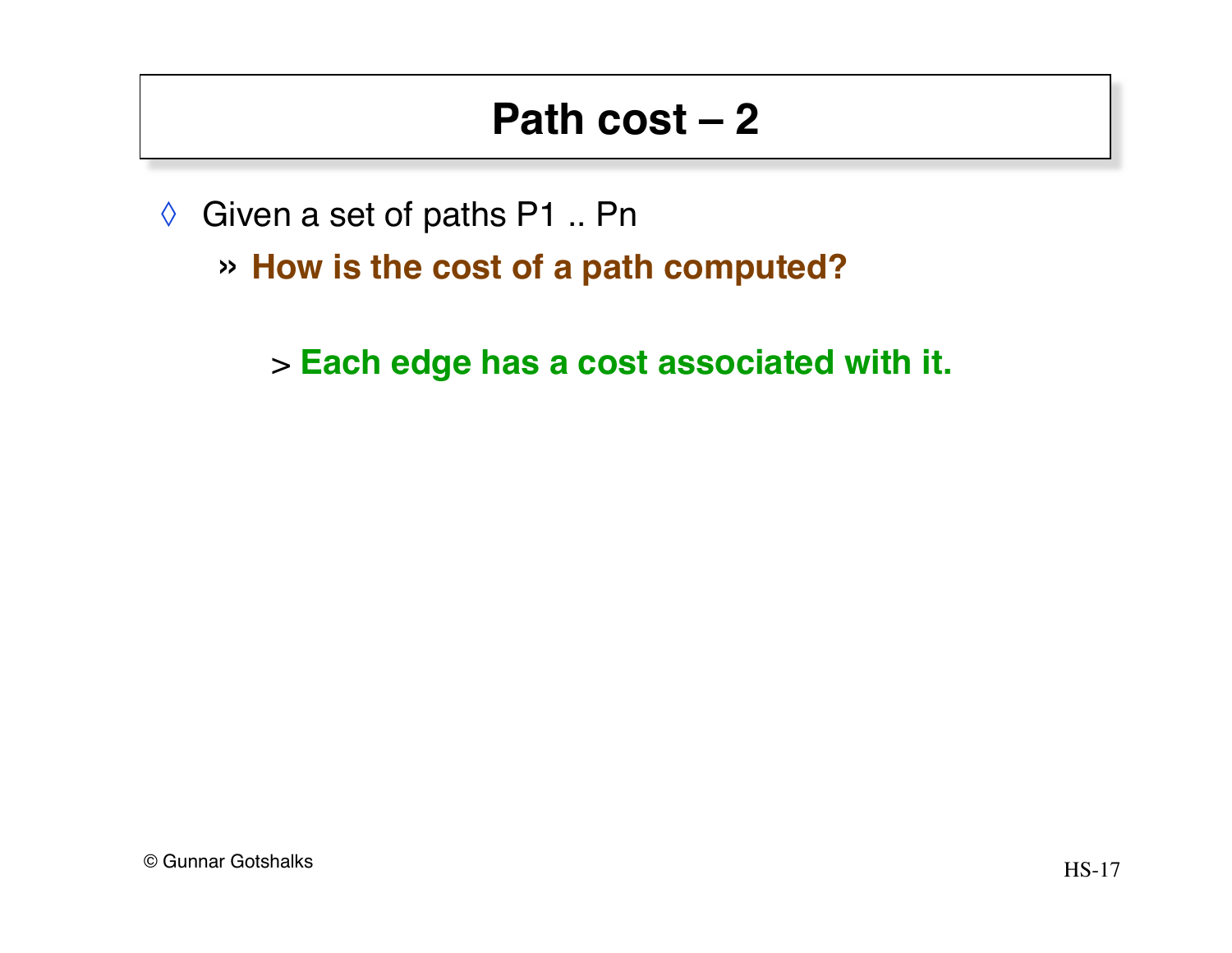- $\Diamond$  Given a set of paths P1 .. Pn
	- » **How is the cost of a path computed?**
		- > **Each edge has a cost associated with it.**
		- > **The cost of a path is the sum of the costs of the edges in the path**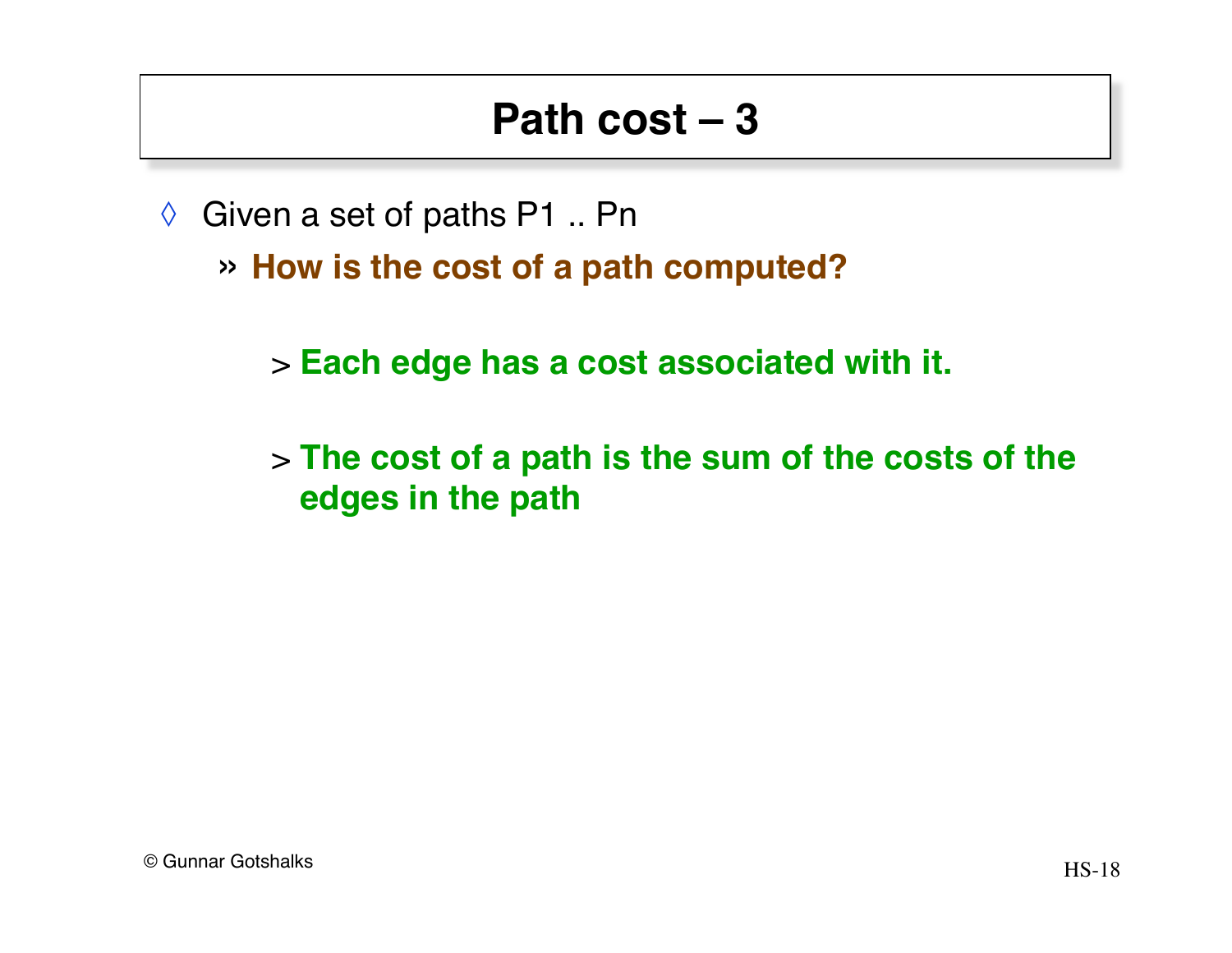- $\Diamond$  Given a set of paths P1 .. Pn
	- » **How would the cost of a path computed?**
		- > **Each edge has a cost associated with it.**
		- > **The cost of a path is the sum of the costs of the edges in the path**
	- » **What else?**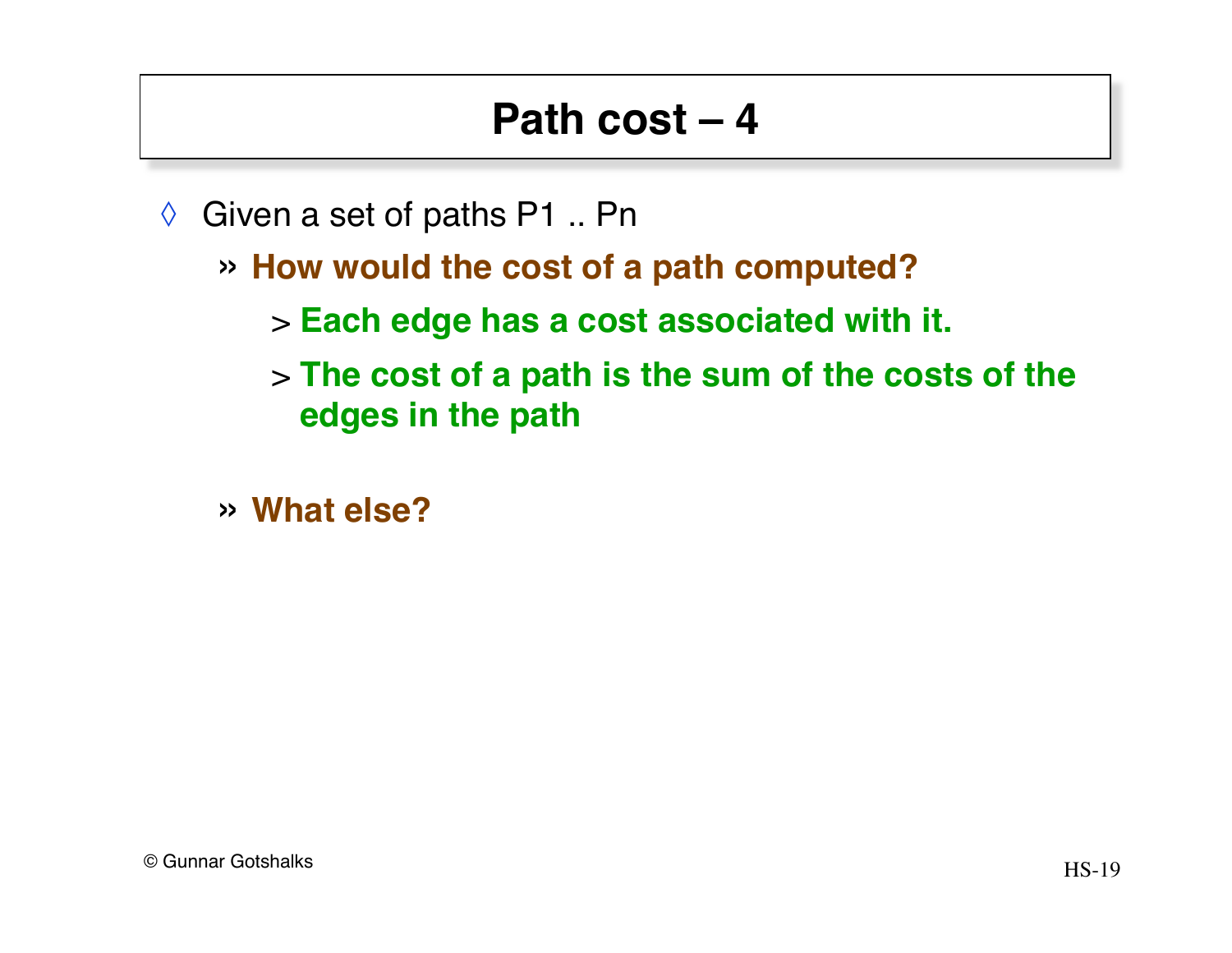- $\Diamond$  Given a set of paths P1 .. Pn
	- » **How would the cost of a path computed?**
		- > **Each edge has a cost associated with it.**
		- > **The cost of a path is the sum of the costs of the edges in the path**

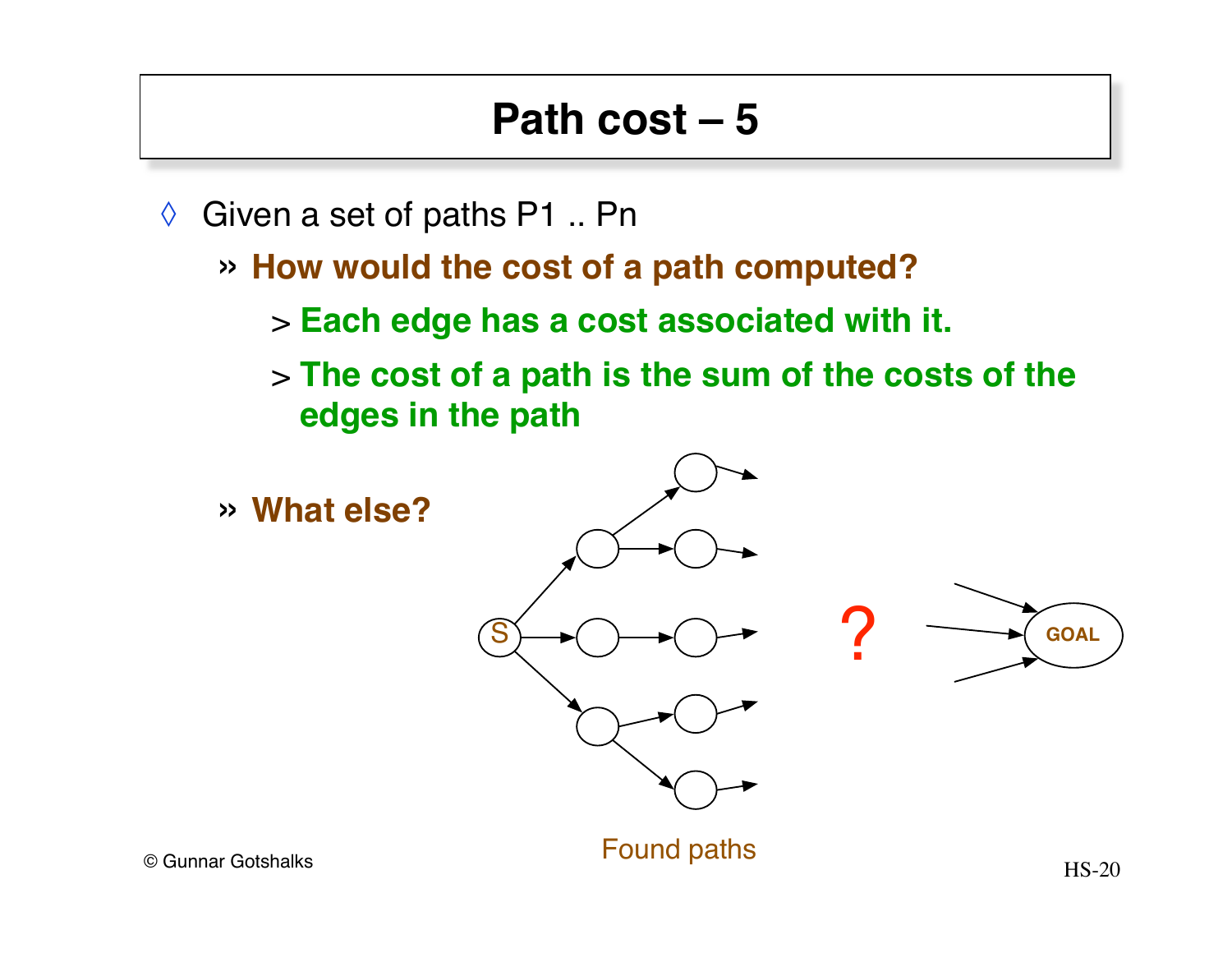- $\Diamond$  Given a set of paths P1 .. Pn
	- » **How would the cost of a path computed?**
		- > **Each edge has a cost associated with it.**
		- > **The cost of a path is the sum of the costs of the edges in the path**
	- » **What else?**
		- > **An estimate of the cost to get to the goal from the vertex at the end of the path**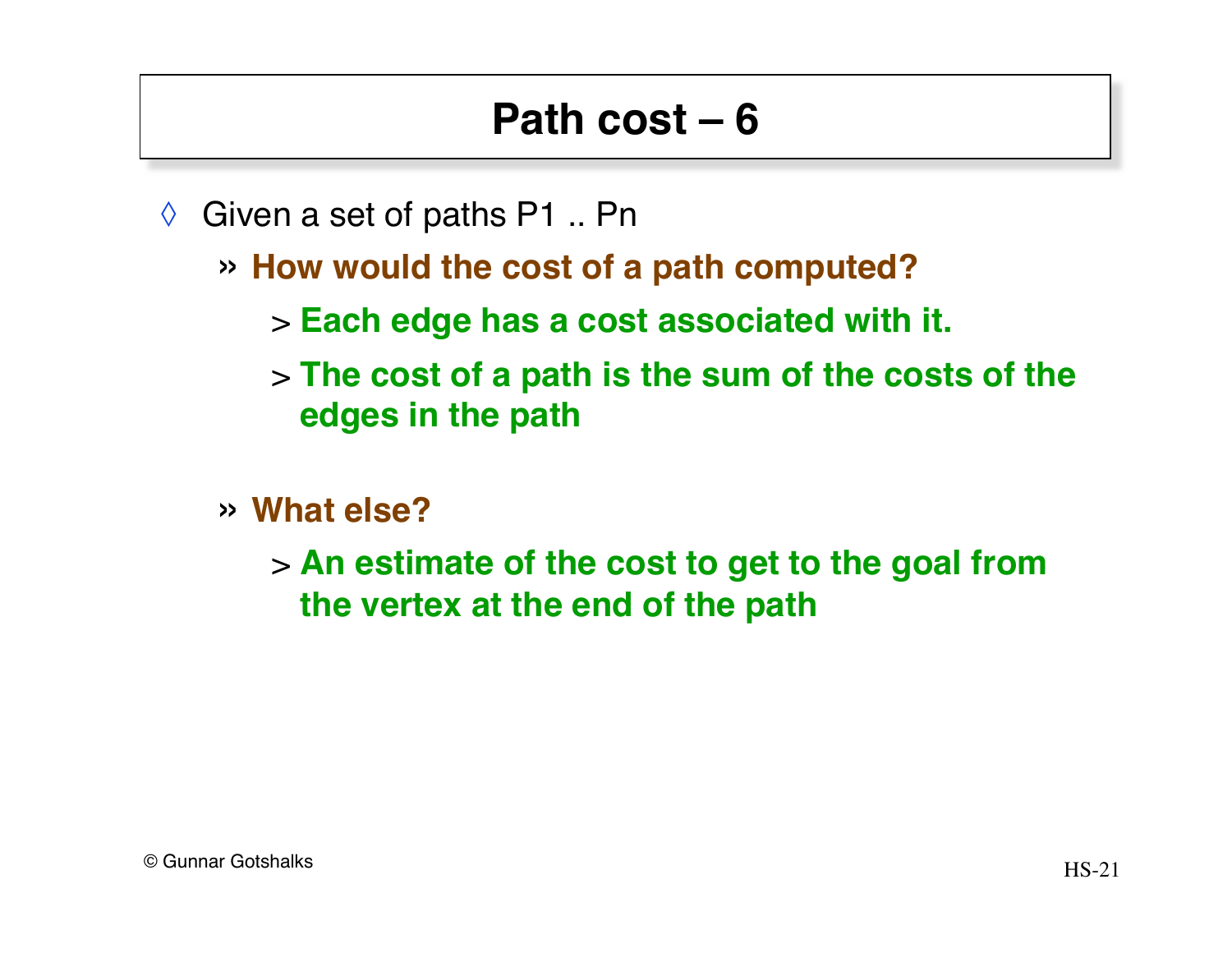» **In the textbook, what types of heuristic searches are discussed?**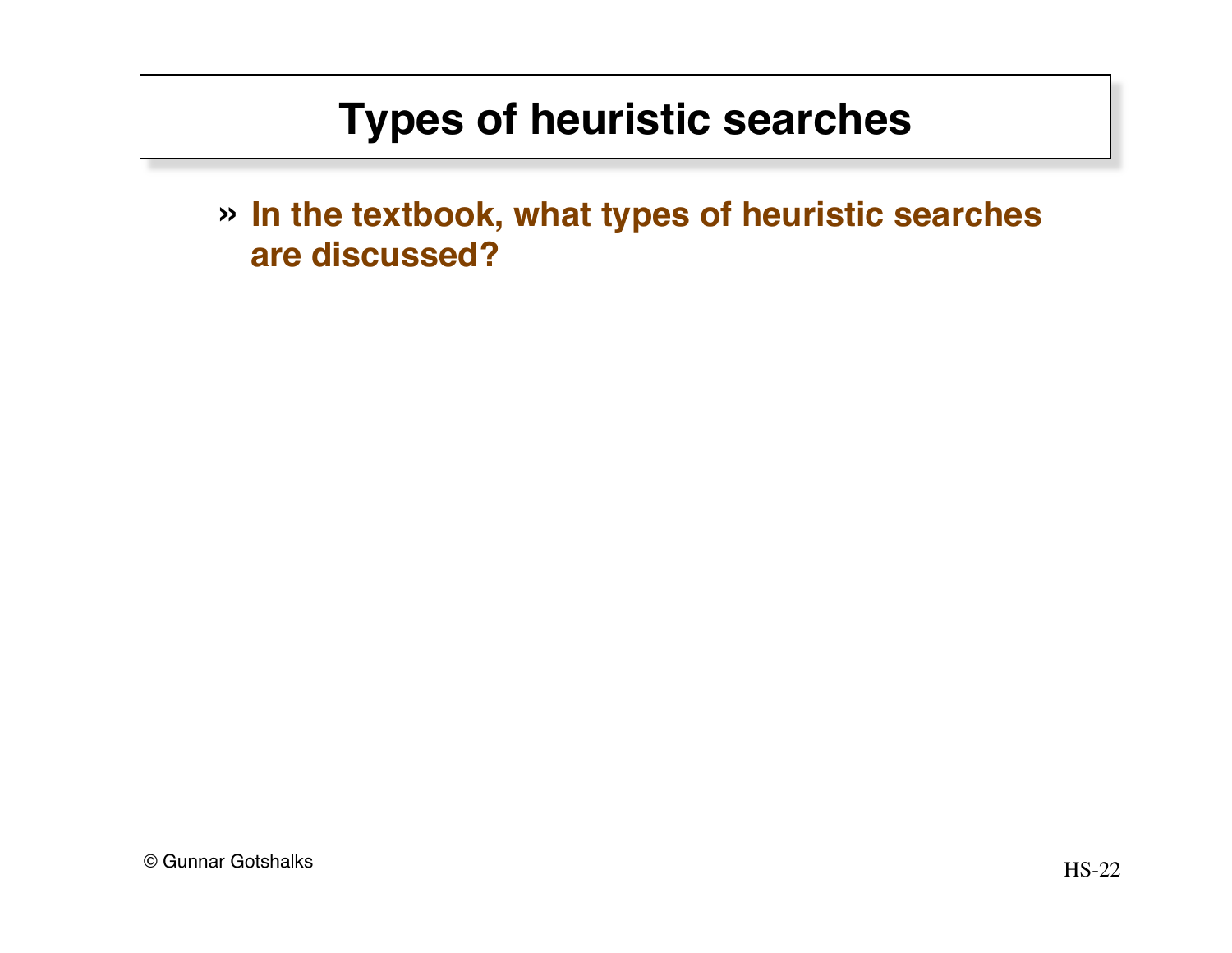» **In the textbook, what types of heuristic searches are discussed?**

 $> A^*$ 

– **One of the best known algorithms in AI**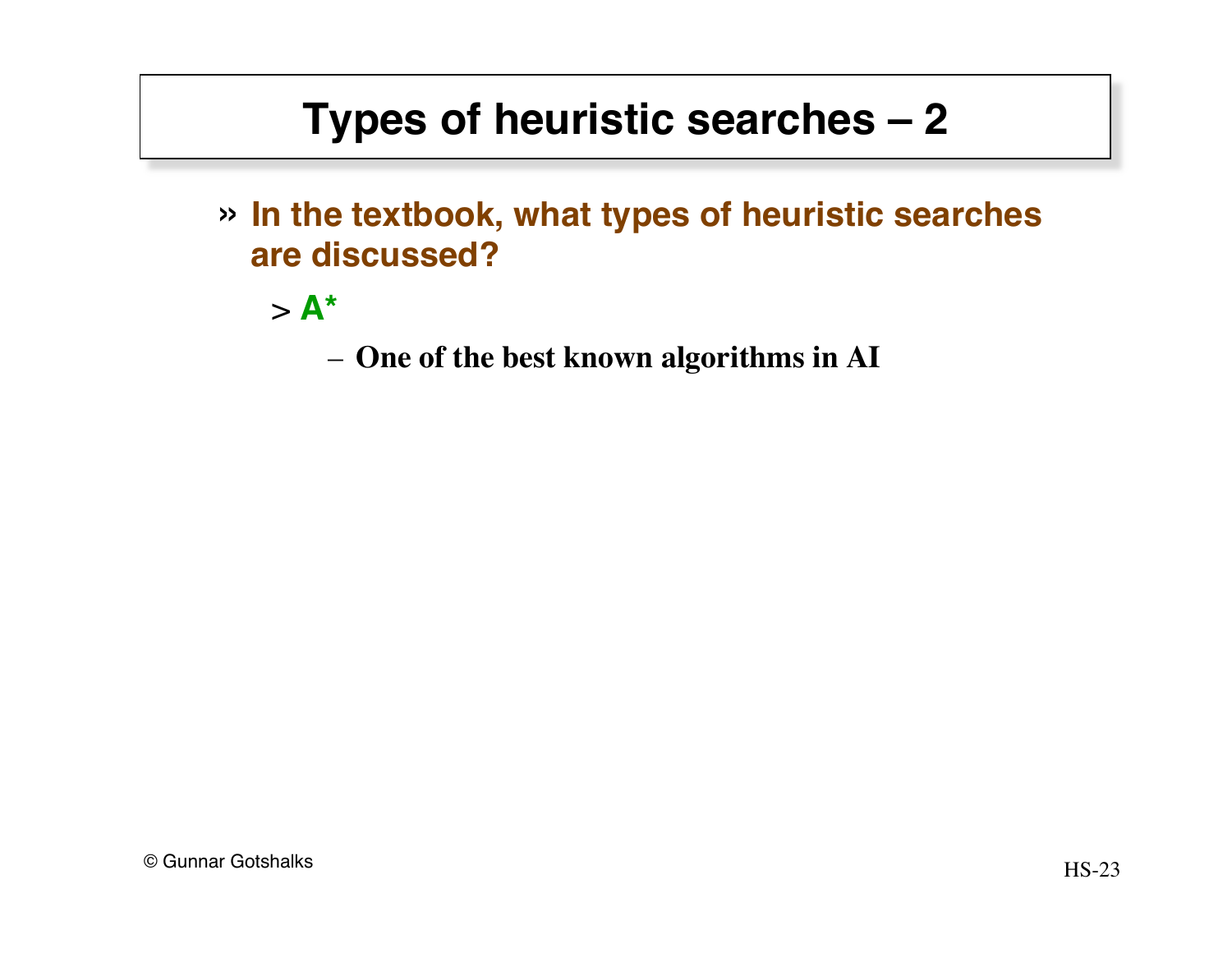» **In the textbook, what types of heuristic searches are discussed?**

 $> A^*$ 

– **One of the best known algorithms in AI**

> **IDA\***

– **Iterative deepening A\***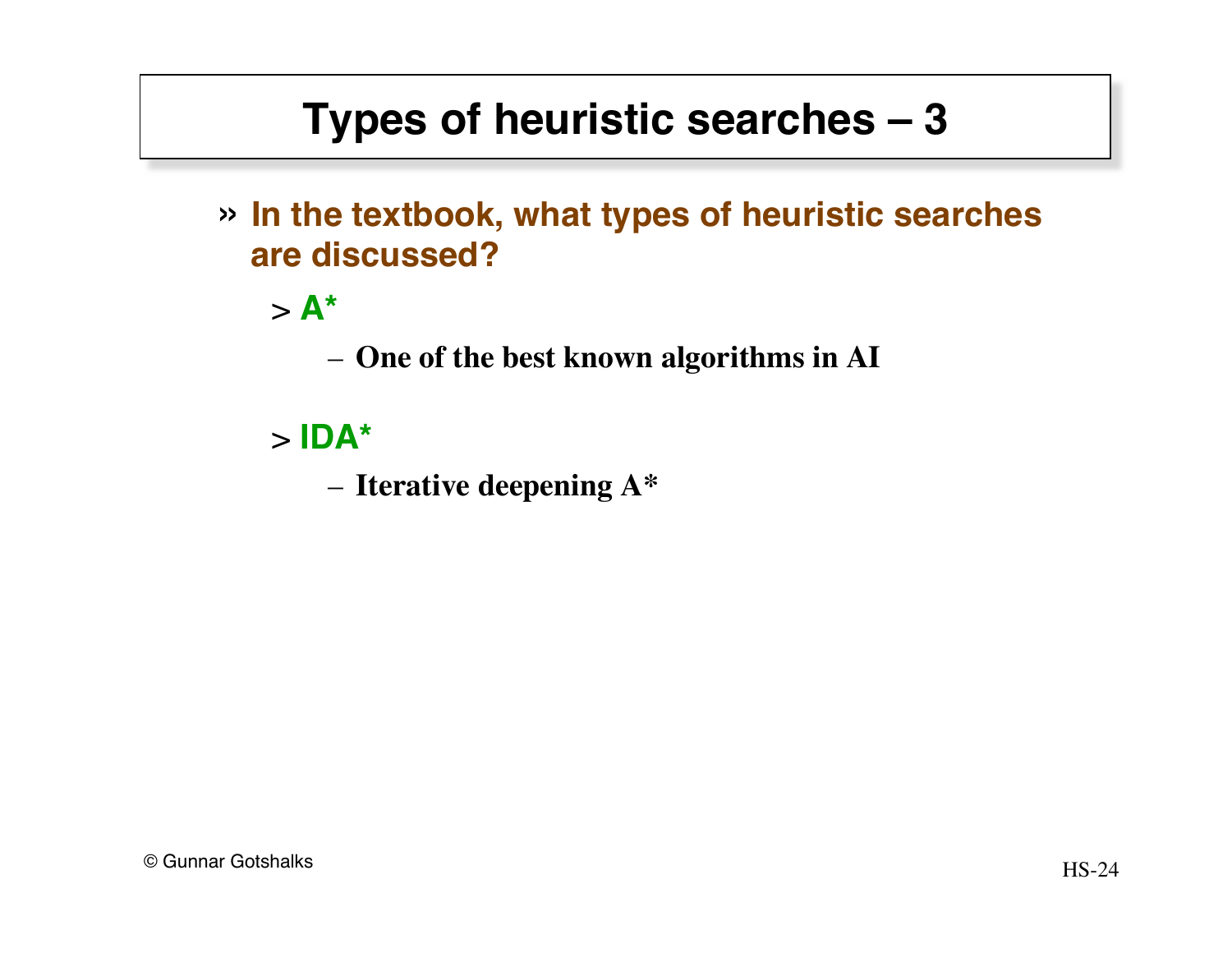» **In the textbook, what types of heuristic searches are discussed?**

 $> A^*$ 

– **One of the best known algorithms in AI**

#### > **IDA\***

– **Iterative deepening A\***

#### > **RBFS**

– **Recursive Best First Search**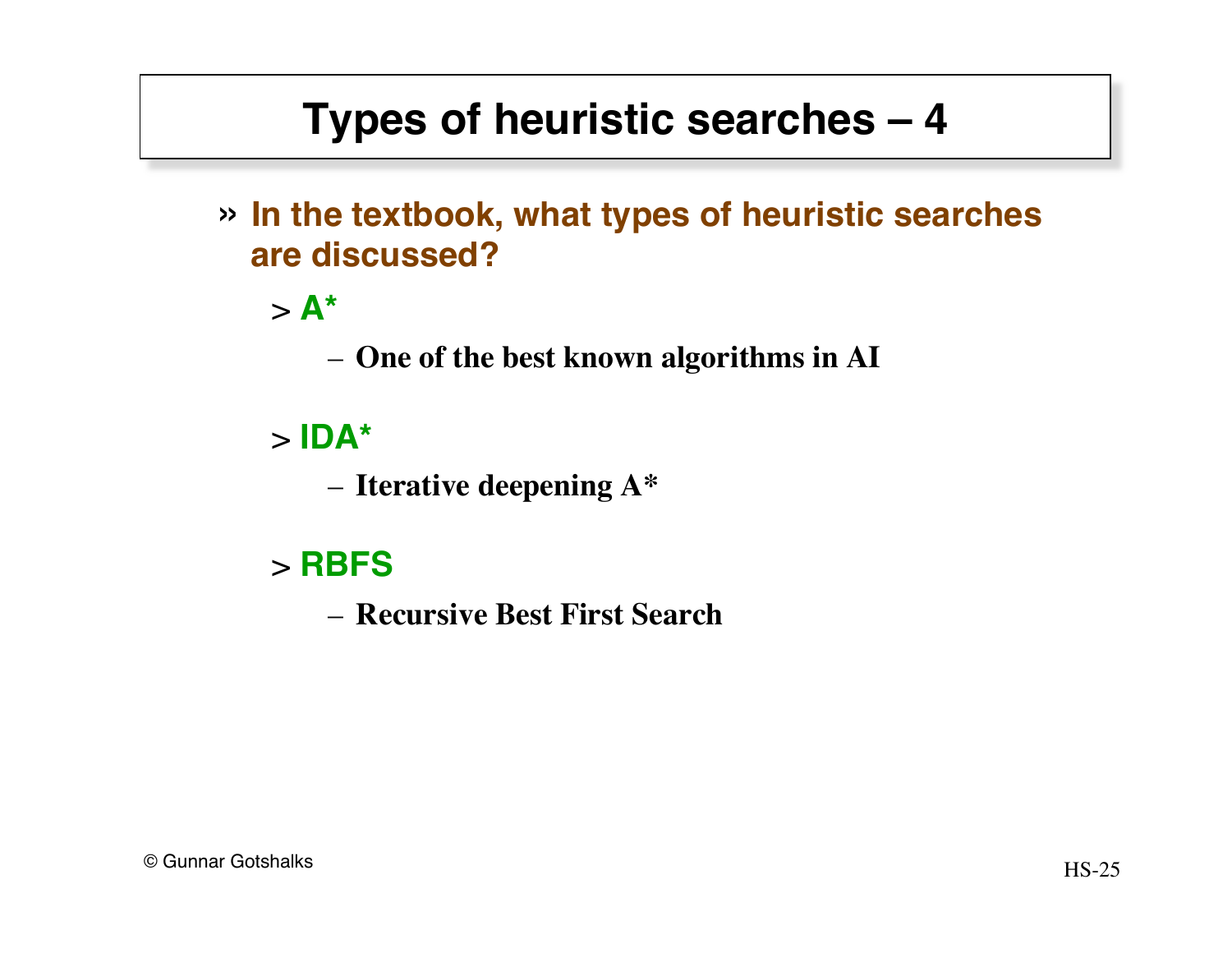» **In the textbook, what types of heuristic searches are discussed?**

 $> A^*$ 

– **One of the best known algorithms in AI**

#### > **IDA\***

– **Iterative deepening A\***

#### > **RBFS**

– **Recursive Best First Search**

#### > **RTA\***

– **Real-time A\***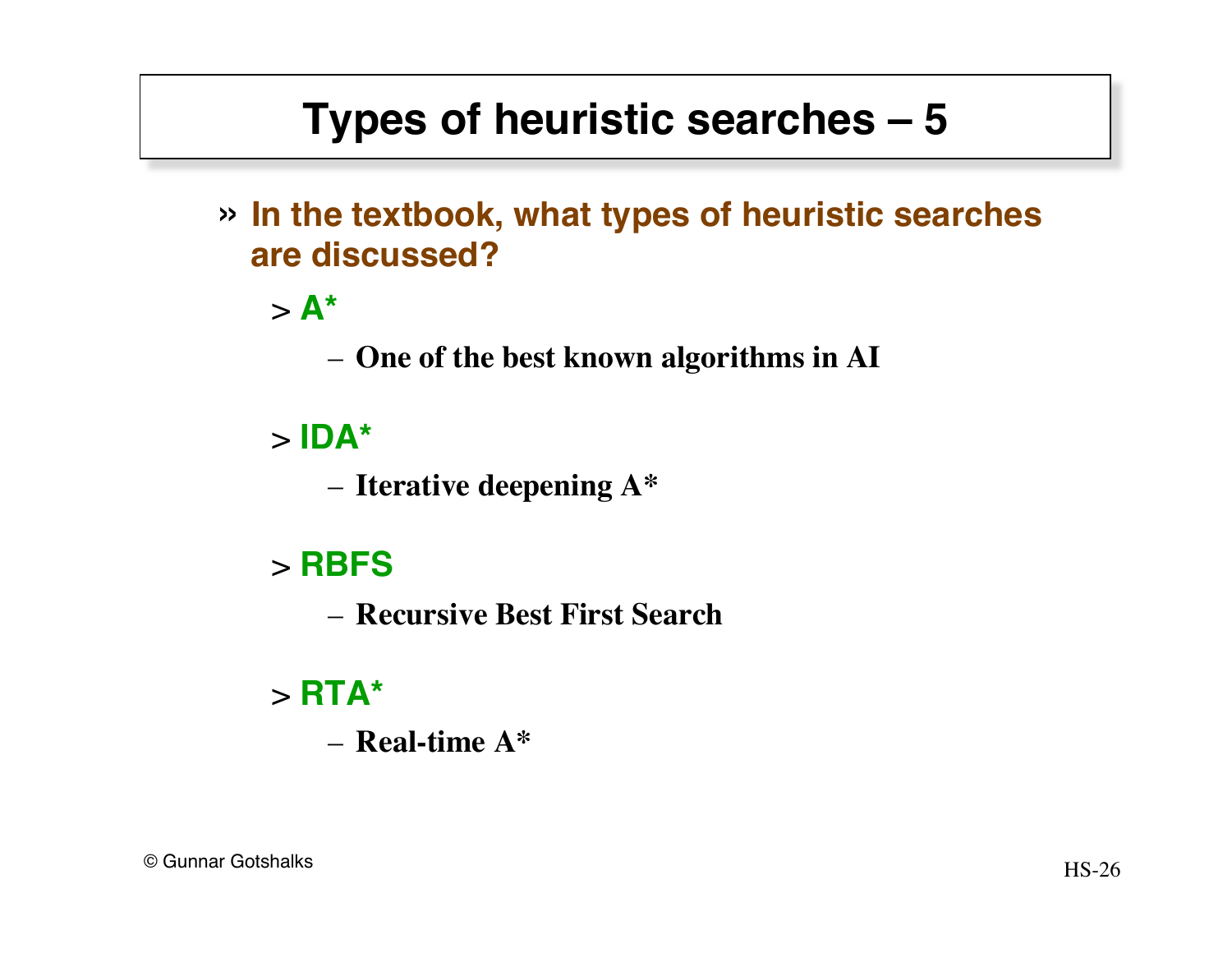## **Difference between search methods**

» **What is the major difference between the different heuristic search methods?**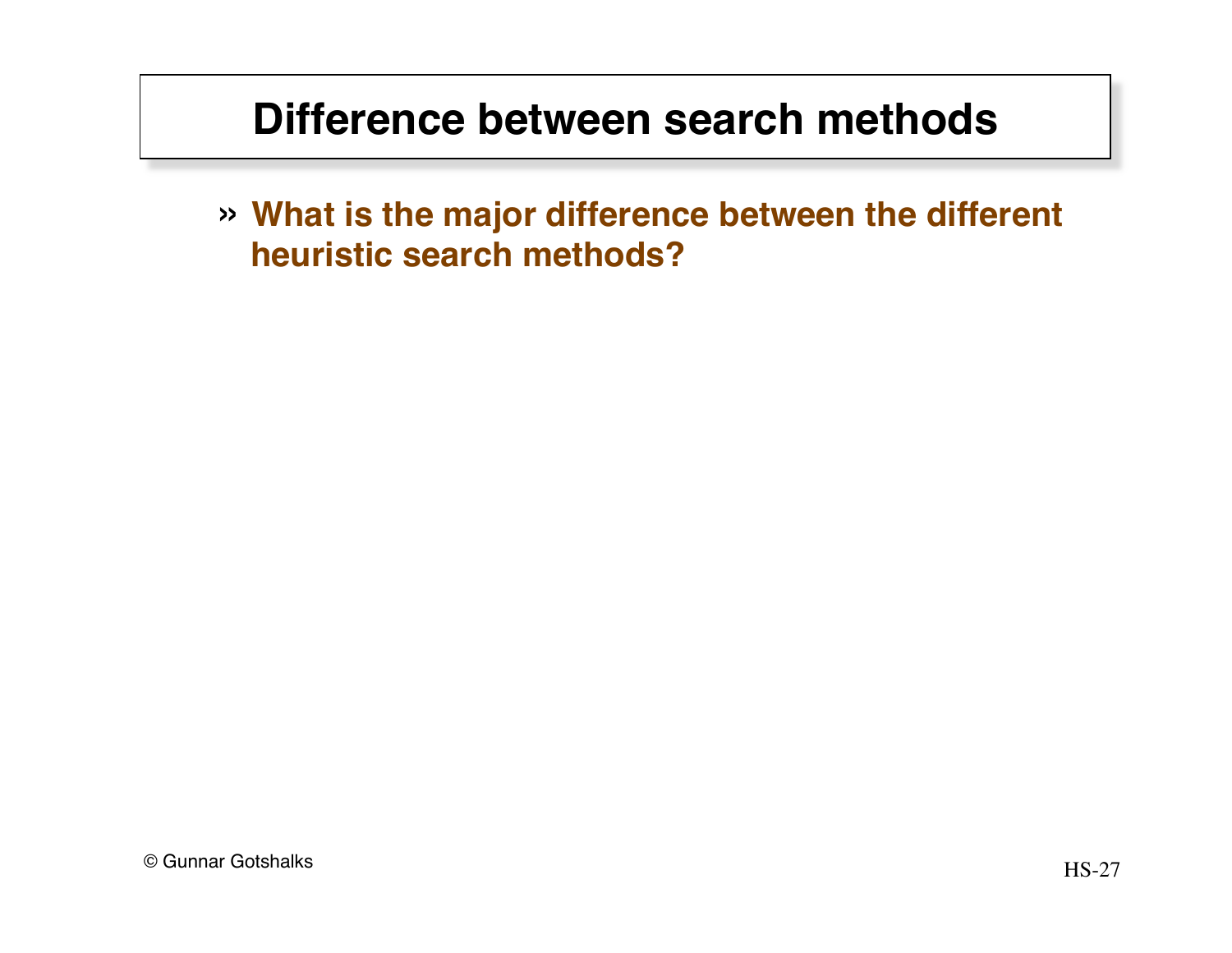## **Difference between search methods – 2**

- » **What is the major differences between the different heuristic search methods?**
	- > **Different ways of trading off space versus time**
		- **E.g. have linear space vs exponential space at a cost of regenerating paths that were not saved**